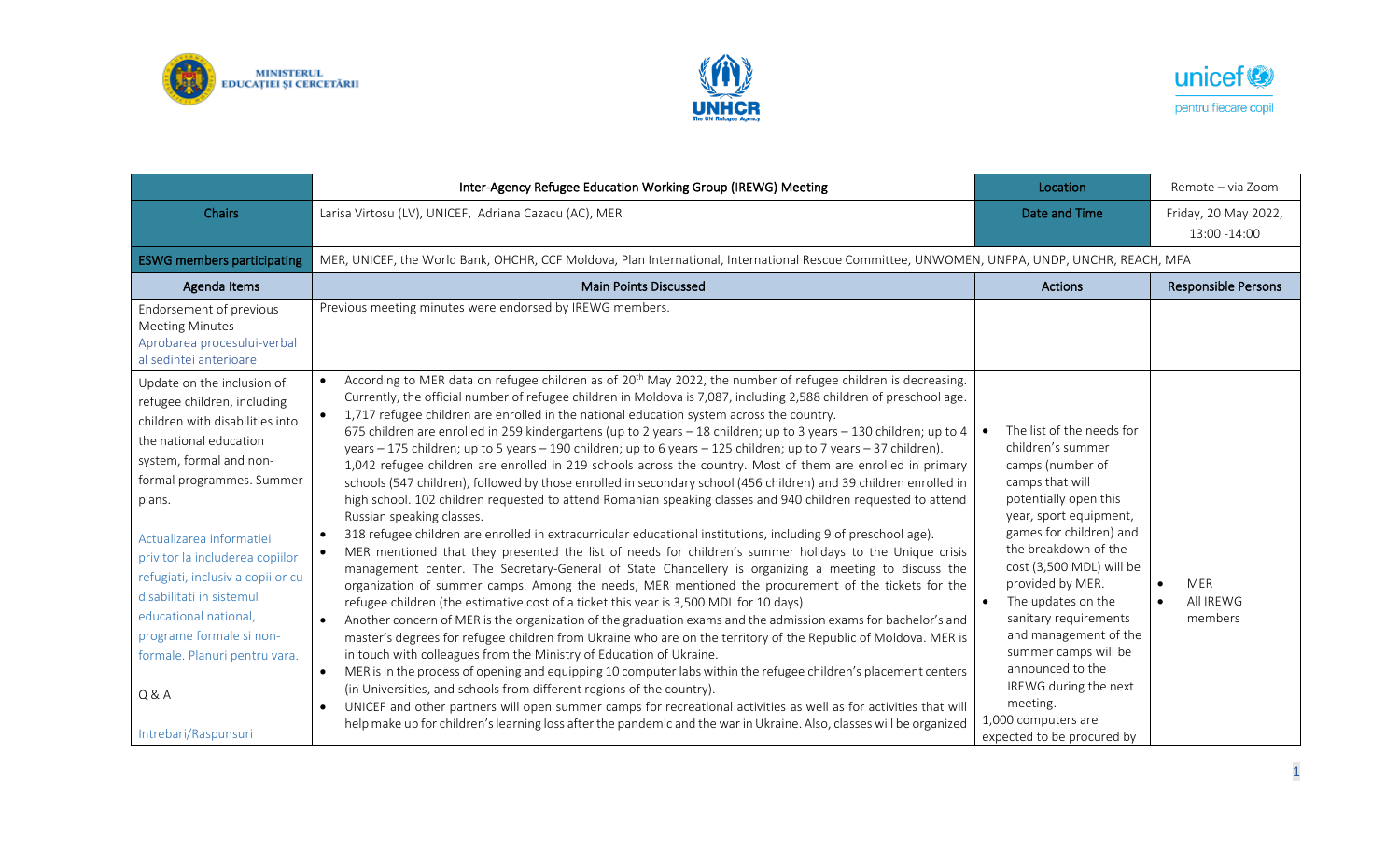





|                                  | for studying the Romanian language and enhancing social inclusion of the refugee children who will stay in                   | UNICEF within one month |                |
|----------------------------------|------------------------------------------------------------------------------------------------------------------------------|-------------------------|----------------|
|                                  | Moldova.                                                                                                                     | and delivered to MER.   |                |
|                                  | PLAN INTERNATIONAL updated the IREWG about a training for Chisinau Municipality with the focus on                            |                         |                |
|                                  | psychosocial support and social-emotional learning for 100 teachers. The training modules will be soon available             |                         |                |
|                                  | in English, Russian and Romanian.                                                                                            |                         |                |
|                                  | UNICEF started trainings for 900 teachers with the focus on inclusive education, child-centered methodologies,               |                         |                |
|                                  | life skills, and social cohesion skills for refugee children. UNICEF Moldova and UNICEF Romania will publish a               |                         |                |
|                                  | communication guide in Romanian and Ukrainian for preschool children (3-6 years).                                            |                         |                |
|                                  | LUMOS informed about the opening of a summer school for both Moldovan and refugee children for which the<br>$\bullet$        |                         |                |
|                                  | concept is being examined and developed. More details will follow. Also, activities for June 1st are being planned           |                         |                |
|                                  | under the coordination of MER.                                                                                               |                         |                |
|                                  | UNFPA updated that the existing Orange Safe Spaces (OSS) will be operational during the summer and new ones                  |                         |                |
|                                  | will be created. OSS are equipped with libraries (books and e-books in Romanian, Ukrainian and Russian), and                 |                         |                |
|                                  | will offer Romanian learning programs. Also, the "Know the country that hosts you" program will be launched                  |                         |                |
|                                  | through OSS, which implies organizing trips for Moldovan and refugee children to help them with social inclusion.            |                         |                |
|                                  | Step by Step mentioned that besides the trainings of 900 teachers with UNICEF Moldova, the CSO organized<br>$\bullet$        |                         |                |
|                                  | activity centers for refugee children. Step by Step has a successful experience in organizing this kind of centers           |                         |                |
|                                  | in the "Licurici" Theatre with mixed activities. 4 Ukrainian teachers are actively involved in helping them with all         |                         |                |
|                                  | the activities.                                                                                                              |                         |                |
|                                  | UN Women confirmed its willingness to provide support for improving the teaching modules from the gender<br>$\bullet$        |                         |                |
|                                  | perspective.                                                                                                                 |                         |                |
| Preliminary results of the       | IsraAID presented a preliminary analysis of the findings of the rapid education needs assessment of refugee                  |                         |                |
| rapid education needs            | children, based on the questionnaire collected from 550 mothers and 1% Roma people. Some interesting facts                   |                         |                |
| assessment for refugee           | from the preliminary analysis are:                                                                                           |                         | UNICEF         |
| children                         | o 61% of refugees are staying in Chisinau Municipality;                                                                      |                         | ISRA AID, INGO |
|                                  | o 96% of the interviewees are females;                                                                                       |                         | CBS Research   |
| Rezultatele preliminare ale      | o 13% of the refugees are with teaching background;                                                                          |                         | National NGO   |
| evaluarei rapide a               | o 10% of the refugees are children with special needs;                                                                       |                         |                |
| necesitatilor copiilor refugiati | o 30% of refugees are staying in Moldova for more than 8 weeks;                                                              |                         |                |
| in educatie                      | o 11% are staying in placement centers, the rest stay with host families or in the private rental arrangement.               |                         |                |
|                                  | UNICEF pointed out the importance of having the information on the needs of children with disabilities and the<br>$\bullet$  |                         |                |
| <b>Q &amp; A</b>                 | reasons why refugees don't want to enroll children in the national education system.                                         |                         |                |
|                                  | The City Hall, together with their international partners, is launching a campaign called "Help me to help you"<br>$\bullet$ |                         |                |
| Intrebari/Raspunsuri             | with the purpose of identifying children exposed to risks, ensuring their protection, and managing and monitoring            |                         |                |